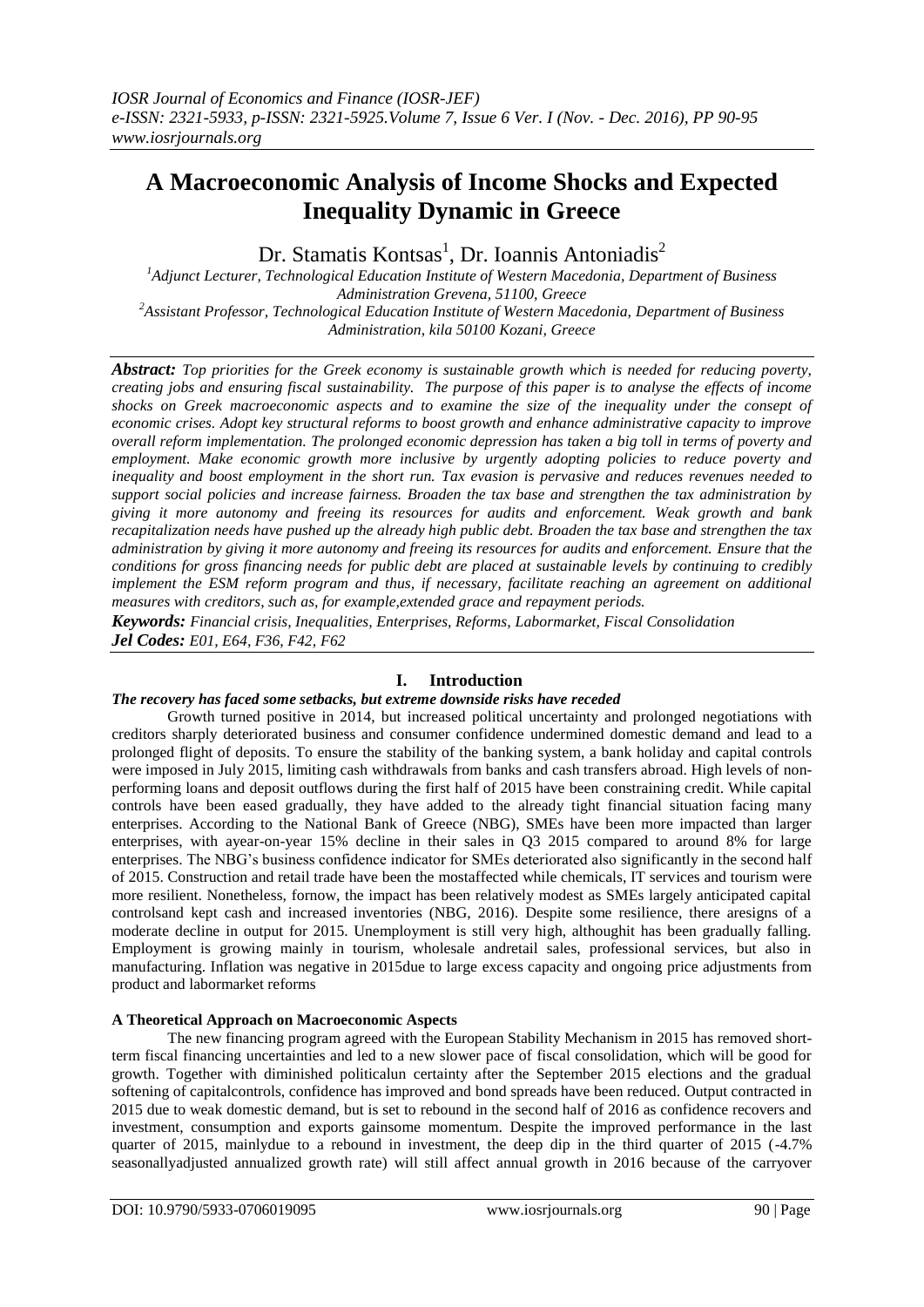effect. The recovery is projected to gain further strength in 2017, as structural reforms (Causa and Johansson, 2009).

Reforms are needed to create a more dynamic economy. Product market reforms that reduce monopoly and oligopoly power in key economic sectors and efforts to reduce the regulatory burden should gradually raise output. These reforms will help to boost exports, which will be an indispensable engine for growth and job creation. Still, despite relatively swift approval of key reforms in recent months, the overall track record in implementing legislated reforms since 2010 has been weak, due to capacity constraints and opposition by vested interests.and stronger external demand benefit investment and job creation. Export growth will help the current account, even as domestic demand and imports recover.

Inflation will only gradually move into positive territory as large economic slack will continue for some time, whileVAT changes will contribute to raising headline inflation transitorily in 2016. This outlook is subject to both upside and downside risks. On the upside, swift and full implementation of structural reforms, which remains a challenge, and faster improvementin the liquidity and financing conditions of the banking system would boost confidence andlead to a stronger and faster economic recovery. Successful negotiations to lower the grossfinancing needs of the public sector could significantly improve the medium-term outlook ofthe economy by addressing debt sustainability risks. On the downside, larger negative effectsof the credit crunch on domestic demand and lower than expected impact of reforms onexports and growth would negatively impact economic activity. Rising global risks such asweaker global trade and slowing growth in Chinawould reduce exports as Greece is a leadingglobal shipping provider, and the sector accounts for 20% of total exports.

#### **II. Empirical Findings**

Weaker economic growth in the rest of the euro area, the destination of 30% of Greek exports, would increasedeflationary pressures and undermine debt dynamics. Rising risk aversion in global financialmarkets may lead to a deterioration in financing conditions for the sovereign, banks andcompanies.

A number of other shocks would have large effects on the economy, but cannot be sensibly incorporated into the macroeconomic projections, because they are difficult toquantify or imply a large discrete change in outcomes. The refugee crisis could also pose significant problems for Greece. Official estimates suggest a preliminary cost of around 0.35% of GDP in 2015. If the foreseen contribution of the European Union turns out to beinsufficient, it would result in added pressure on the Greek budget. The realization of theother exogenous risks would also have fiscal implications. In light of the fragile state of theeconomic recovery, it would be important to avoid further fiscal tightening if possible andthus reverse the benefits which came with the agreed slowing pace of fiscal consolidation.

| Table 1: Macroeconomic projections. |  |  |
|-------------------------------------|--|--|
|-------------------------------------|--|--|

#### Table 1. Macroeconomic projections

|                                                             | <b>Current prices</b><br>$\epsilon$ Billion | Percentage change, volume (2010 prices) |        |        |        |        |
|-------------------------------------------------------------|---------------------------------------------|-----------------------------------------|--------|--------|--------|--------|
|                                                             | 2012                                        | 2013                                    | 2014   | 2015   | 2016   | 2017   |
| GDP at market prices                                        | 191.4                                       | $-3.1$                                  | 0.7    | $-0.3$ | $-0.1$ | 1.9    |
| <b>Private consumption</b>                                  | 133.7                                       | $-2.6$                                  | 0.7    | 0.2    | $-0.1$ | 1.3    |
| <b>Government consumption</b>                               | 41.7                                        | $-5.5$                                  | $-2.4$ | $-0.1$ | $-2.1$ | $-0.8$ |
| Gross fixed capital formation                               | 24.1                                        | $-9.3$                                  | $-2.6$ | 0.9    | 8.6    | 5.7    |
| Final domestic demand                                       | 199.5                                       | $-4.0$                                  | $-0.3$ | 0.3    | 0.5    | 1.4    |
| Stockbuilding <sup>1, 2</sup>                               | 0.5                                         | $-0.2$                                  | 1.4    | $-1.7$ | $-0.6$ | 0.0    |
| <b>Total domestic demand</b>                                | 200.0                                       | $-3.7$                                  | 1.1    | $-1.2$ | $-0.3$ | 1.4    |
| Exports of goods and services                               | 55.0                                        | 1.7                                     | 7.4    | $-3.8$ | $-1.7$ | 5.5    |
| Imports of goods and services                               | 63.7                                        | $-2.9$                                  | 7.8    | $-6.9$ | $-1.9$ | 3.6    |
| Net Exports <sup>1</sup>                                    | $-8.7$                                      | 1.5                                     | $-0.3$ | 1.2    | 0.1    | 0.5    |
| Memorandum items                                            |                                             |                                         |        |        |        |        |
| <b>GDP</b> deflator                                         | ×,                                          | $-2.9$                                  | $-2.3$ | $-0.6$ | $-0.3$ | 0.6    |
| Harmonised index of consumer prices                         |                                             | $-0.9$                                  | $-1.4$ | $-1.1$ | 0.5    | 0.5    |
| Private consumption deflator                                |                                             | $-2.0$                                  | $-2.8$ | $-1.3$ | $-0.1$ | 0.8    |
| <b>Unemployment</b> rate                                    |                                             | 27.5                                    | 26.5   | 25.0   | 24.7   | 23.8   |
| General government financial balance <sup>3, 4</sup>        | ٠                                           | $-12.5$                                 | $-3.6$ | $-6.0$ | $-0.8$ | 0.9    |
| General government gross debt <sup>5</sup>                  |                                             | 184.2                                   | 182.9  | 190.2  | 191.6  | 187.1  |
| General government debt, Maastricht definition <sup>3</sup> |                                             | 177.3                                   | 179.0  | 183.9  | 123.3  | 178.6  |
| Current account balance <sup>6</sup>                        | ۰                                           | $-2.1$                                  | $-2.1$ | 1.0    | 1.8    | 2.2    |
| Potential output growth                                     | ٠                                           | $-1.1$                                  | $-1.0$ | $-0.5$ | 0.1    | 0.5    |

Contributions to changes in real GDP, actual amount in the first column.  $\mathbf{1}$ 

Including statistical discrepancy.  $\tilde{2}$ 

Mational Accounts basis, as a percentage of GDP. <sub>3</sub>

radio and recounts usually as a percentage of our.<br>The data for the years 2012 and 2013 include the total impact of government support to financial institutions.<br>Data also include Eurosystem bank profits on Greek governme  $\overline{4}$ 

6. On settlement basis, as a percentage of GDP.<br>Source: Updated OECD Economic Outlook 98 database.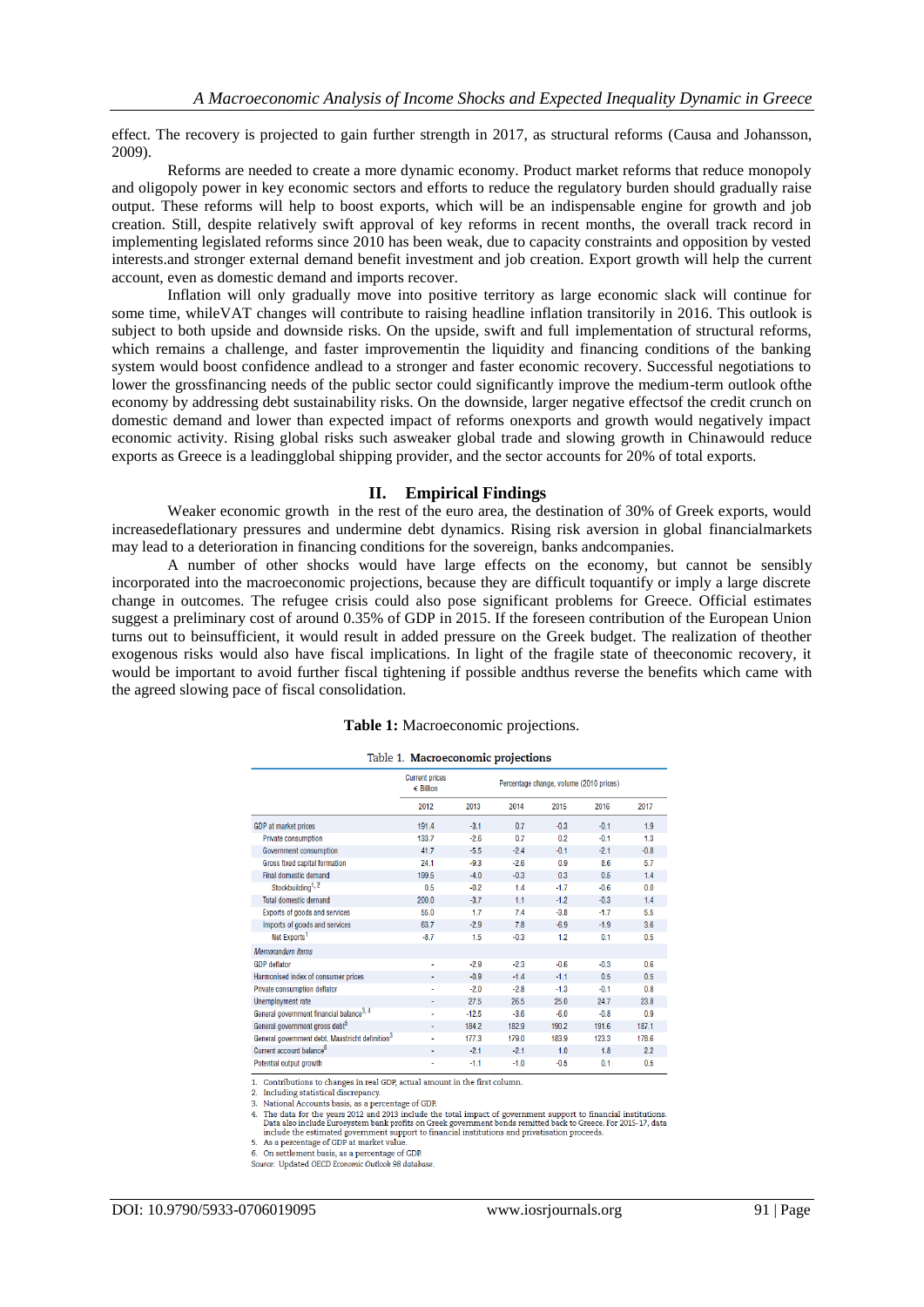

**Figure 1**: Confidence remains weak although tail risks have receded

Output contracted in 2015 due to weak domestic demand, but is set to rebound in the second half of 2016 as confidence recovers and investment, consumption and exports gainsome momentum. Despite the improved performance in the last quarter of 2015, mainlydue to a rebound in investment, the deep dip in the third quarter of 2015 (-4.7% seasonallyadjusted annualized growth rate) will still affect annual growth in 2016 because of the carryover effect. The recovery is projected to gain further strength in 2017, as structural reformsand stronger external demand benefit investment and job creation. (Fournier, Fall ,2015) Export growth will help the current account, even as domestic demand and imports recover. Inflation will only gradually move into positive territory as large economic slack will continue for some time, whileVAT changes will contribute to raising headline inflation transitorily in 2016.

#### *Reforms so far have not boosted growth as expected*

Reforms have delivered less growth than expected, or when compared to other European countries that underwent significant adjustment and reforms in recent years. Many structural reforms are less effective or might even have a short-term recessionaryimpact when implemented in an extremely weak aggregate demand context (CalderaSánchez *et.al*., 2015). The adjustment programs initially focusedexcessively on fiscal adjustment, while the reform agenda to boost growth was introducedrather late in the process. Furthermore,much of the adjustment was borne by labor, whileproduct market reforms advanced only slowly, leaving monopoly power andother impediments in place in many sectors. (Eichengreen,Panizza ,2014) This sequencing resulted in large demandcosts up front, making structural reform more difficult and less effective. Weakimplementation has also undermined the effectiveness of reforms (IMF, 2014).



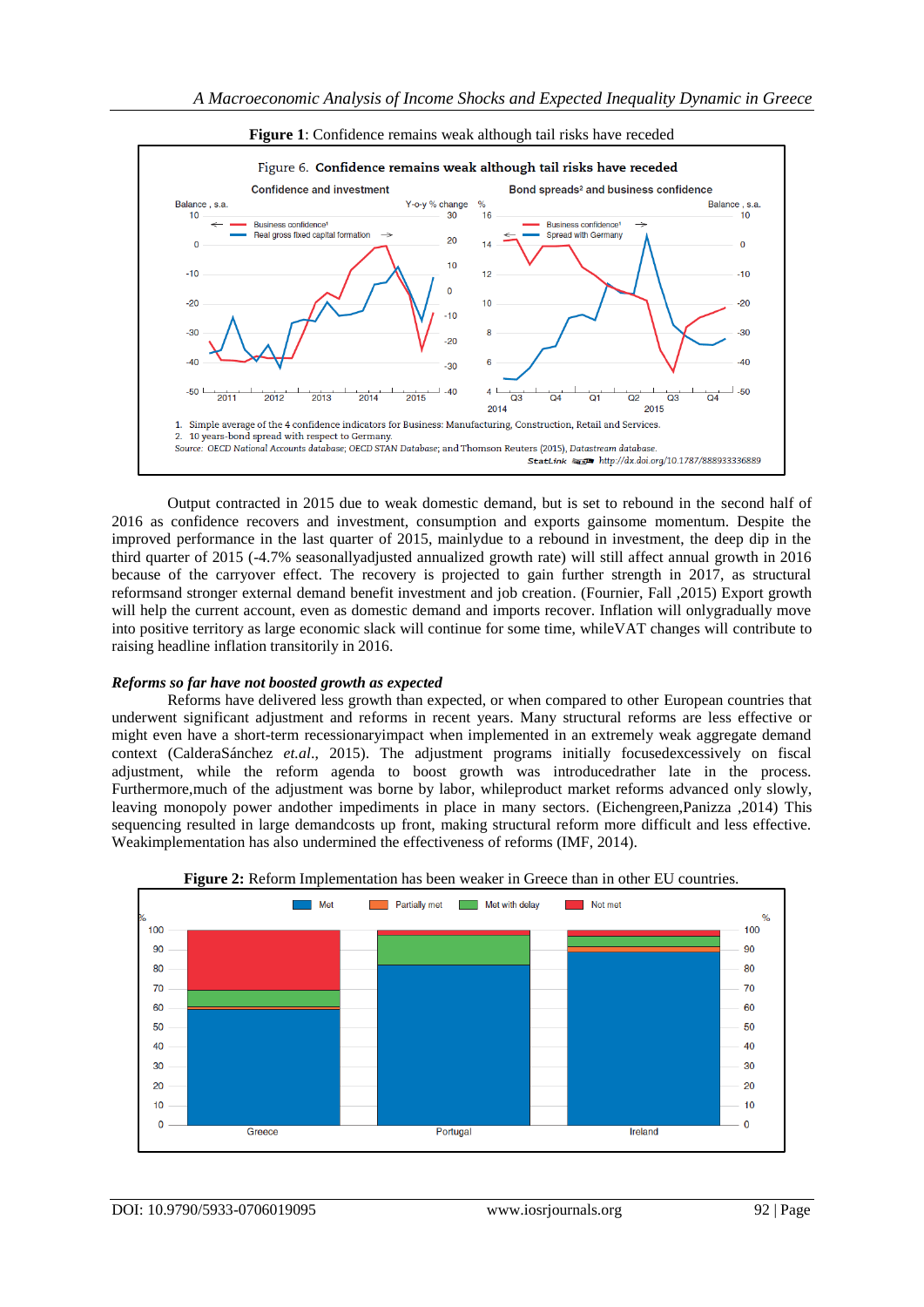## *Strong exports and investment are the keys to sustained recovery*

Greece has relatively low exports and imports, given its rather small size (Figure 3), has had a persistent trade deficit until recently, and is not well integrated into global value chains (Figure 4). As domestic demand is likely to remain weak for some time to come,boosting exports will be important for generating growth and jobs. Despite recent improvements, and in contrast to Portugal and Spain, export performance deteriorated significantly in the last decade particularly in the service sector. Shipping, which accountsfor 20% of Greek exports, suffered from slow world trade growth (Figure 5). The decline in unit labor costs in Greece since the beginning of the crisis has restored costcompetitiveness, but the response of exports has been sluggish in part because prices didnot adjust as fast, severe liquidity constraints of exporters and lack of investment in exportindustries. Non-cost competitiveness is also weak as Greek goods exports are concentratedin low-tech products.







**Figure 4:** Participation in global value chains is weak. As a share of gross exports 2011

**Source:** OECD National Accounts Database

More investment would support exports and growth. For example, investments in infrastructure and logistics would make exports more competitive ,while theycould have positive demand spillovers. However, financing investment is a difficult task in a context of little fiscal space, weak credit, a higher corporate income tax and remainingstructural rigidities. Therefore, in addition to implementing structural reforms that boostgrowth and undertaking reforms that take advantage of the better external demandconditions, measures to accelerate private investment, particularly foreign directinvestment, which is very low in Greece are needed. In this sense, concessionsand privatizations can be a useful tool. For example, making better use of the vast stock ofidle public land through concessions or privatizations would crowd in private investmentin logistics and infrastructure as well as tourism real estate. The multiplier effect of thesetypes of investments is estimated to be large (IOBE, 2012), and it could help the tourismsector and facilitate export activity more generally. Liberalizing further the networkindustries would also increase the quantity and quality of infrastructure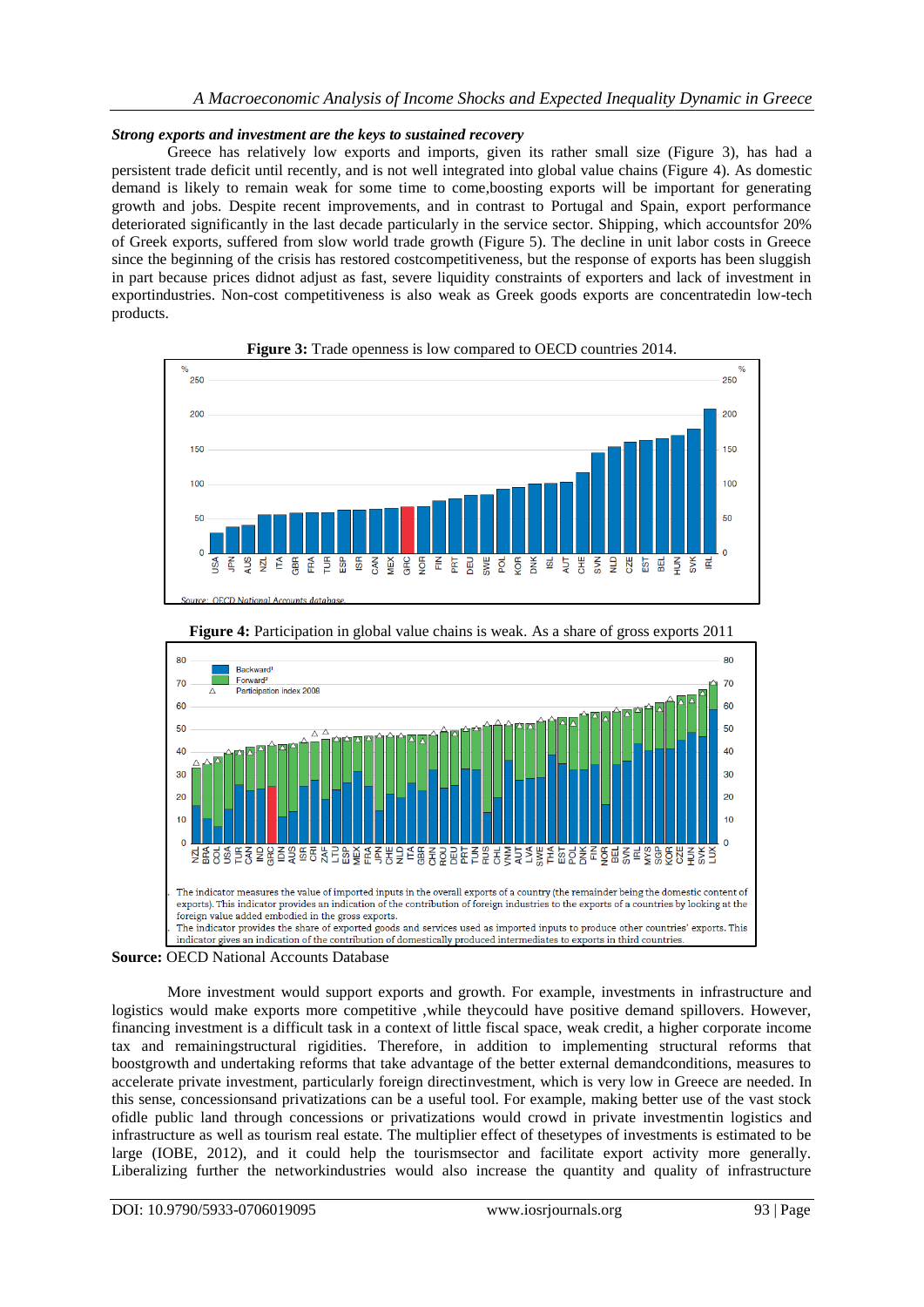investment. Moreover, EU structural funds should be better exploited to boost investmentin education, research and innovation, and information and communication technology toenhance skills and human capital.

Tight financial constraints facing firms have a direct impact on economic performanceand exports, in part by restricting the reallocation of capital and labor from non-tradables totradables. Especially SMEs have faced high cost and difficult access to credit as risk premiums rose and banks weakened. It is therefore not surprising that, according to the ECB, access to finance is regarded as the most important problem of Greek SMEs.

Greek commercial banks offer a number of trade finance products, such as letters of credit, suppliers' guarantees, discount financing, and documentary credits. Exportoriented SMEs also benefit from a number of official programs both at local and international level but the take up of some of the existing schemes is low. In addition, lending facilities, guarantee programs and other public support programs are offered by the Greek government to local SMEs in cooperation with the European Investment BankGroup and the European Commission (Nassr, Robano, andWehinger, 2016).

A development bank will be created to help SME funding. It will improve access to credit for SMEs by systematically organizing all the funding opportunities from availableboth national and international sources, as recently done in France. The Institution forGrowth (IfG) which was created in December 2013 is already part of the financing toolsavailable. The IfG SME Debt-Sub-Fund was established in May 2014 with EUR 200 millioncoming from the Hellenic Republic and the German KfW to provide liquidity for SMEs(EC, 2014). The recent experience of Portugal and Ireland, who have also created nationaldevelopment banks, could also be a helpful reference to create a good institutionalframework. A successful operation of the development bank requires a clear assessment ofpotential synergies and overlaps with other institutions, adopting a strong corporategovernance framework and avoiding competition with the activities of commercial banks.

The share of SME financing provided through equity markets in Greece is currently very small, particularly when it comes to risk financing. Venture capital investment hasbeen historically underdeveloped in Greece, but the near inexistence of such funding isparticularly relevant and crucial at the current juncture. Total venture capital investmentfor 2014 reached USD 0.26 million, by far the lowest in OECD countries. The creation of aventure capital ecosystem with important direct links to university research andinnovation could be a way to boost entrepreneurship and promote the creation of highvalue added products and innovative SMEs. High-quality securitization of SME loans (andother liabilities such as leasing) can be seen as a market-based shortcut to indirectly fosterSME financing, "unclogging" the bank lending channel by transferring SME credit riskpartially from originators to investors and achieving capital relief. Despite an increase intotal securitization issuance in the past years, only a small minority of transactions wasactually placed with investors, with the majority of deals being retained for repo fundingwith the ECB throughout the period when such collateral was eligible for central bank repo refinancing (Nassr, RobanoandWehinger, 2016).

# **III. Concluding Remarks**

### *More product market reforms would boost growth substantially*

OECD estimates show that over the next decade, the reforms introduced since 2010 combined with some of the reforms planned within the 2015 MoU would boost output significantly, thereby largely offsetting the loss in potential output due to the crisis.

Many of these reforms would also help the competitiveness of exports either directly by lowering costs of doing business or by lowering costs of key inputs to goods and servicessuch as energy or transport. Recent product market reforms have paid little attention toreducing the many barriers to exports in Greece. Evidence shows that within EU countries,where barriers to trade have been reduced drastically within the Single Market, stringentregulation in product markets has a negative impact on exports (Fournier, 2015). In Greece,the lack of adjustment in product markets impedes export activity by increasingproduction costs (Arkolakis*et al.*, 2015).

### *Better implementation and more ownership are key to reaping these growth benefits*

Product market reforms have reduced barriers to entrepreneurship by creating onestopshops to open a business, reducing the burden on filing taxes, opening up closed professions, and removing regulations that hindered market entry and competition in several sectors. Some horizontal issues such as truck licensing and advertising fees, werealso analyzed (OECD, 2014c).

Greek commercial banks offer a number of trade finance products, such as letters of credit, suppliers' guarantees, discount financing, and documentary credits. ExportorientedSMEs also benefit from a number of official programs both at local and international level but the take up of some of the existing schemes is low. In addition, lending facilities, guarantee programs and other public support programs are offered by the Greek government to local SMEs in cooperation with the European Investment BankGroup and the European Commission (Nassr, *et.al.,* 2016).